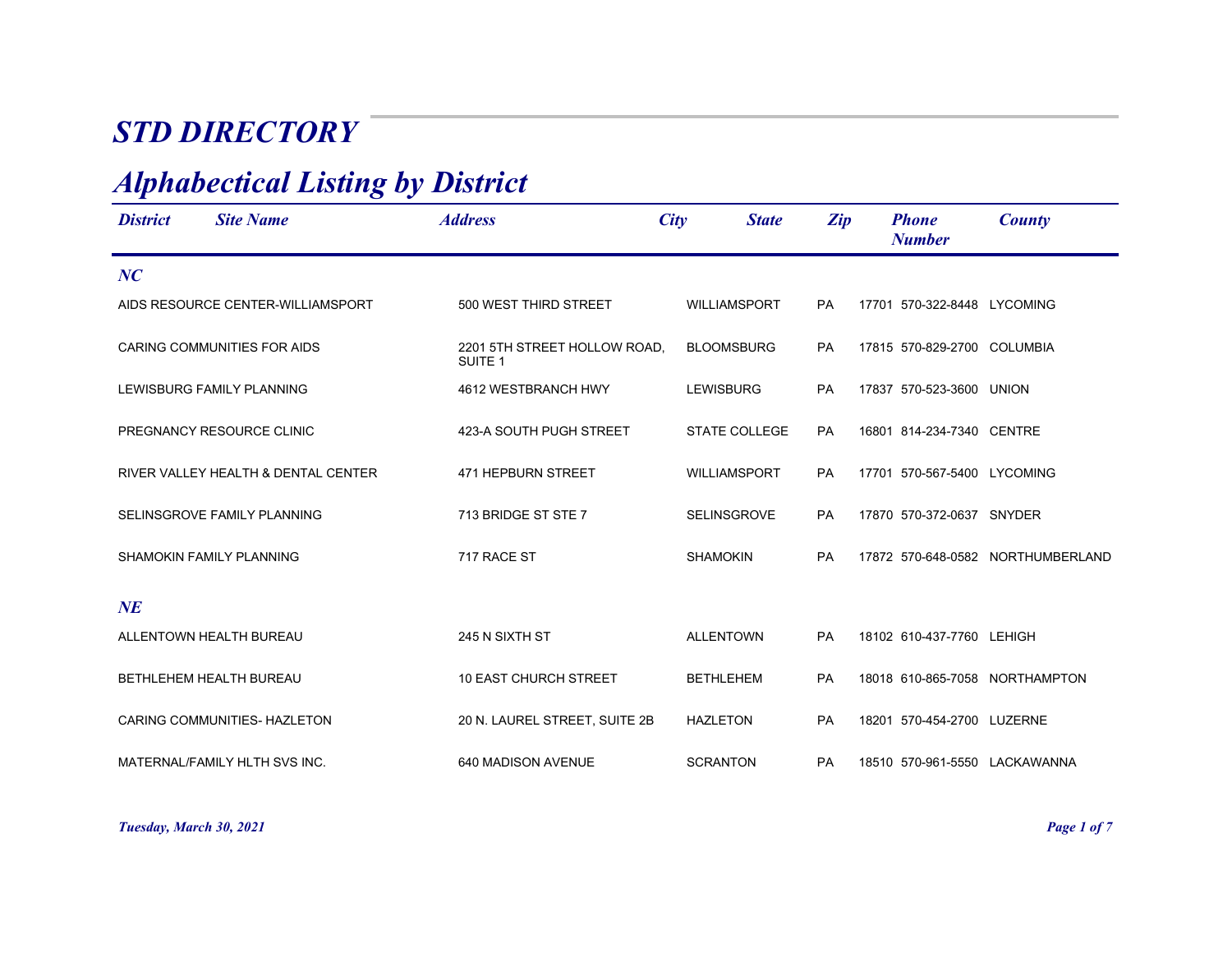| <b>District</b>        | <b>Site Name</b>                      | <b>Address</b>                            | City | <b>State</b>        | Zip       | <b>Phone</b><br><b>Number</b> | County                         |
|------------------------|---------------------------------------|-------------------------------------------|------|---------------------|-----------|-------------------------------|--------------------------------|
|                        | MFHS- CIRCLE OF CARE--HAWLEY          | 8 SILK MILL DRIVE, SUITE 226              |      | <b>HAWLEY</b>       | PA        | 18428 570-390-5000 WAYNE      |                                |
| MFHS-HAZLETON          |                                       | 10 W. CHESTNUT STREET, SUITE 6            |      | <b>HAZLETON</b>     | PA        | 18201 570-501-2941 LUZERNE    |                                |
| NCLV-BETHLEHEM         |                                       | 1210 EAST 4TH STREET                      |      | <b>BETHLEHEM</b>    | PA        | 18015 610-849-9157 LEHIGH     |                                |
|                        | <b>NCLV-TWO RIVERS H&amp;W EASTON</b> | 1101 NORTHAMPTON STREET                   |      | <b>EASTON</b>       | <b>PA</b> |                               | 18042 484-5443113 NORTHAMPTON  |
| NOVUS ACS LEHIGHTON    |                                       | 243 SOUTH 3RD STREET                      |      | <b>LEHIGHTON</b>    | PA        | 18235 610-379-4006 CARBON     |                                |
|                        | NOVUS ADULT CARE SERVICES             | 1565 LINDEN STREET                        |      | <b>BETHLEHEM</b>    | <b>PA</b> |                               | 18017 610-867-5365 NORTHAMPTON |
| <b>STROUDSBURG</b>     | NOVUS ADULT CARE SERVICES-            | 28 NORTH 7 STREET                         |      | <b>STROUDSBURG</b>  | PA        | 18360 570-599-8699 MONROE     |                                |
| <b>BARRE</b>           | PP NORTHEAST AND MID-PENN - WILKES-   | 63 NORTH FRANKLIN STREET                  |      | <b>WILKES-BARRE</b> | PA        | 18701 570-824-8921 LUZERNE    |                                |
|                        | ST. LUKES STD CLINIC- EASTON          | 100 NORTH 3RD, 2ND FLOOR                  |      | <b>EASTON</b>       | PA        |                               | 18042 484-503-8009 NORTHAMPTON |
|                        | VIDA NUEVA AT CASA GUADALUPE          | 218 NORTH 2ND STREET                      |      | <b>ALLENTOWN</b>    | PA        | 18102 610-841-8400 LEHIGH     |                                |
|                        | WILKES BARRE CITY HEALTH DEPT         | 71 NORTH FRANKLIN ST                      |      | <b>WILKES-BARRE</b> | PA        | 18701 570-208-4268 LUZERNE    |                                |
|                        | WRIGHT CENTER MEDICAL GROUP, P.C.     | 640 MADISON AVENUE                        |      | <b>SCRANTON</b>     | <b>PA</b> |                               | 18510 570-961-5670 LACKAWANNA  |
|                        | WYOMING VALLEY AIDS COUNCIL           | THE WARNER COMPLEX 1 KIM AVE. TUNKHANNOCK |      |                     | PA        | 18657 570-996-6555 WYOMING    |                                |
| NW                     |                                       |                                           |      |                     |           |                               |                                |
| ADAGIO HEALTH EDINBORO |                                       | 1180 EAST PLUM ST                         |      | <b>EDINBORO</b>     | <b>PA</b> | 16412 814-734-7600 ERIE       |                                |

*Tuesday, March 30, 2021 Page 2 of 7*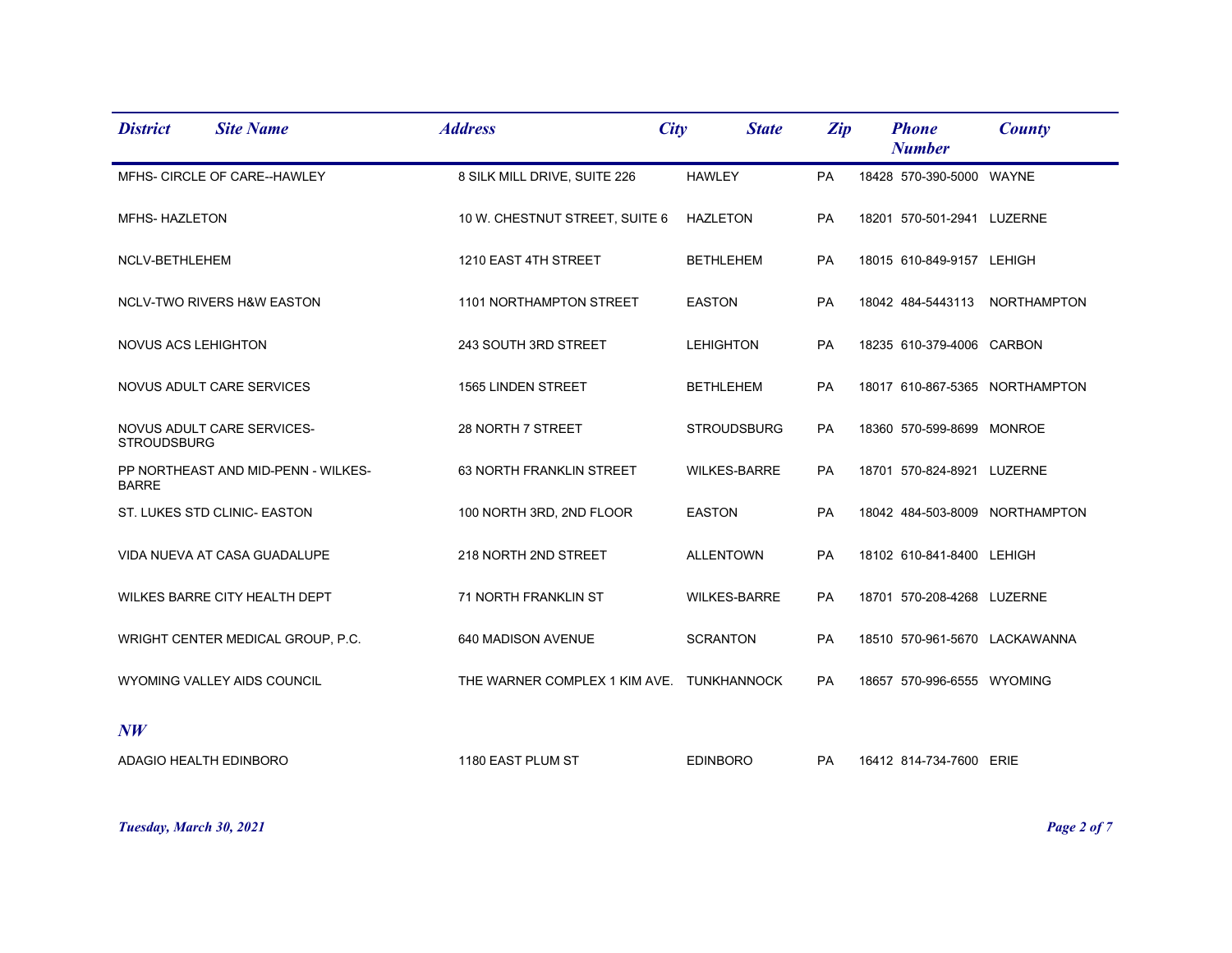| <b>District</b>           | <b>Site Name</b>                   | <b>Address</b>                                    | City              | <b>State</b> | Zip       | <b>Phone</b><br><b>Number</b> | County |
|---------------------------|------------------------------------|---------------------------------------------------|-------------------|--------------|-----------|-------------------------------|--------|
| ADAGIO HEALTH ERIE        |                                    | 240 West 11th Street                              | ERIE              |              | PA        | 16501 814-453-4718 ERIE       |        |
|                           | ADAGIO HEALTH NEW CASTLE           | 2 CASCADE GALLERIA PLAZA                          | <b>NEW CASTLE</b> |              | <b>PA</b> | 16101 724-658-6681 LAWRENCE   |        |
| ADAGIO HEALTH SENECA      |                                    | 3292 STATE ROUTE 257                              | <b>SENECA</b>     |              | <b>PA</b> | 16346 814-676-1811 VENANGO    |        |
| <b>ERIE</b>               | CENTRAL OUTREACH WELLNESS CENTER-  | 3104 STATE STREET                                 | <b>ERIE</b>       |              | PA        | 16508 814-619-4009 ERIE       |        |
| <b>MEADVILLE</b>          | CONNEAUT VALLEY HEALTH CENTER      | 747 TERRACE STREET                                | <b>MEADVILLE</b>  |              | <b>PA</b> | 16335 814-333-7070 CRAWFORD   |        |
|                           | ERIE COUNTY HEALTH DEPT.           | 606 WEST SECOND STREET                            | <b>ERIE</b>       |              | <b>PA</b> | 16507 814-451-6700 ERIE       |        |
| <b>INFECTIOUS DISEASE</b> | TRUCARE INTERNAL MEDICINE AND      | 135 MIDWAY DRIVE                                  | <b>DUBOIS</b>     |              | PA        | 15801 814-371-2348 CLEARFIELD |        |
|                           | WOMEN'S CARE CENTER OF ERIE        | 4408 PEACH STREET, SUITE 302                      | <b>ERIE</b>       |              | PA        | 16509 814-868-4050 ERIE       |        |
|                           | WOMEN'S HEALTHCARE OF CLARION      | 24 DOCTORS LANE, SUITE 304 OR<br><b>SUITE 202</b> | <b>CLARION</b>    |              | <b>PA</b> | 16214 814-226-8800 CLARION    |        |
| SC                        |                                    |                                                   |                   |              |           |                               |        |
|                           | ALDER HEALTH SERVICES, STD PROGRAM | STE 301-EAST 100 N. CAMERON ST                    | <b>HARRISBURG</b> |              | <b>PA</b> | 17101 717-233-7190 DAUPHIN    |        |
|                           | ALTOONA FAMILY PLANNING CENTER     | 501 HOWARD AVENUE STE F2                          | <b>ALTOONA</b>    |              | PA        | 16601 814-946-2012 BLAIR      |        |
|                           | BLAIR COUNTY STATE HEALTH CENTER   | 615 HOWARD AVENUE                                 | <b>ALTOONA</b>    |              | PA        | 16601 814-946-7300 BLAIR      |        |
|                           | DAUPHIN COUNTY STATE HEALTH CENTER | 30 KLINE PLAZA                                    | <b>HARRISBURG</b> |              | <b>PA</b> | 17104 717-787-8092 DAUPHIN    |        |
| HAMILTON HEALTH CENTER    |                                    | 110 SOUTH 17TH                                    | <b>HARRISBURG</b> |              | <b>PA</b> | 17104 717-230-3900 DAUPHIN    |        |

*Tuesday, March 30, 2021 Page 3 of 7*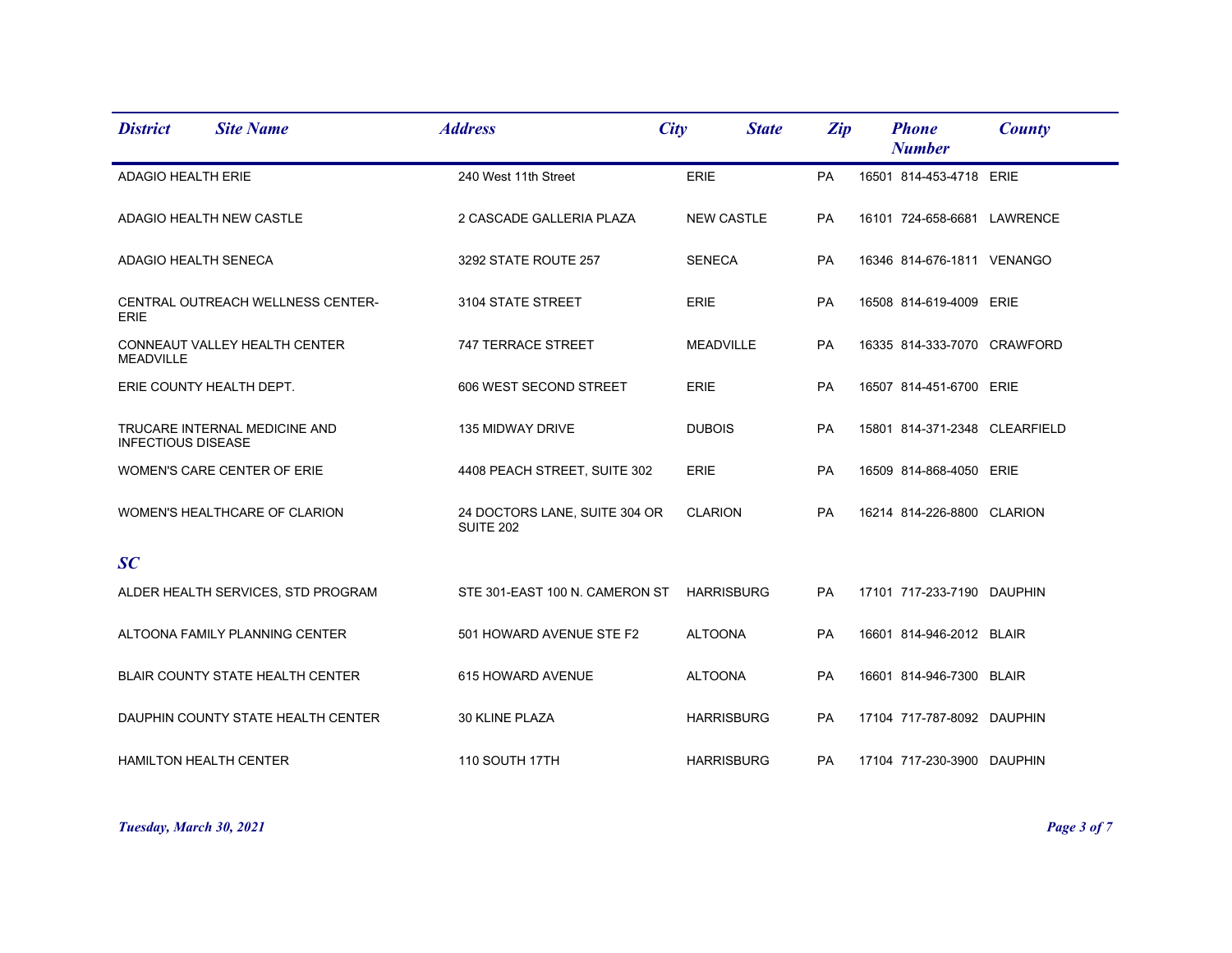| <b>Site Name</b><br><b>District</b>       | <b>Address</b>                | City<br><b>State</b> | Zip       | <b>Phone</b><br><b>Number</b> | <b>County</b> |
|-------------------------------------------|-------------------------------|----------------------|-----------|-------------------------------|---------------|
| HUNTINGDON STATE HEALTH CENTER            | 6311 MARGY DRIVE SUITE 1      | <b>HUNTINGDON</b>    | PA        | 16652 814-627-3168 HUNTINGDON |               |
| <b>JUNIATA COUNTY STATE HEALTH CENTER</b> | 809 MARKET STREET             | PORT ROYAL           | PA        | 17082 717-527-4185 JUNIATA    |               |
| KEYSTONE COMMUNITY OUTREACH               | 455 LINCOLN WAY EAST          | <b>CHAMBERSBURG</b>  | <b>PA</b> | 17201 717-709-7908 FRANKLIN   |               |
| <b>LEBANON FAMILY</b>                     | 615 CUMBERLAND STREET         | <b>LEBANON</b>       | PA        | 17042 717-273-6741 LEBANON    |               |
| MIFFLIN COUNTY STATE HEALTH CENTER        | 21 SOUTH BROWN STREET         | <b>LEWISTOWN</b>     | PA        | 17044 717-242-1452 MIFFLIN    |               |
| <b>WOMENS HEALTH SERVICES</b>             | 99 N. JUNIATA ST. STE.A       | <b>LEWISTOWN</b>     | <b>PA</b> | 17044 717-248-0175 Mifflin    |               |
| YORK CITY BUREAU OF HEALTH                | 435 WEST PHILADELPHIA STREET  | <b>YORK</b>          | PA        | 17401 717-849-2299 YORK       |               |
| YORK PLANNED PARENTHOOD                   | 728 SOUTH BEAVER STREET       | <b>YORK</b>          | PA        | 17403 717-845-9681 YORK       |               |
| <b>SE</b>                                 |                               |                      |           |                               |               |
| ACG CHESTER ANNEX                         | 2201 PROVIDENCE AVENUE        | <b>CHESTER</b>       | PA        | 19013 610-872-9101 DELAWARE   |               |
| BUCKS COUNTY HEALTH DEPARTMENT            | 7321 NEW FALLS RD             | <b>LEVITTOWN</b>     | PA        | 19055 215-949-5805 BUCKS      |               |
| BUCKS COUNTY HEALTH DEPARTMENT            | 1282 ALMSHOUSE ROAD           | <b>DOYLESTOWN</b>    | <b>PA</b> | 18901 215-345-3360 BUCKS      |               |
| CHES-PENN STD CLINIC II                   | 125 E 9TH ST                  | <b>CHESTER</b>       | PA        | 19013 610-872-6131 DELAWARE   |               |
| CHES-PENN STD CLINIC-UPPER DARBY          | 5 SOUTH STATE ROAD            | <b>UPPER DARBY</b>   | PA        | 19082 610-352-6585 DELAWARE   |               |
| CHESTER COUNTY HEALTH DEPT.               | 601 WEST TOWN ROAD, SUITE 180 | <b>WEST CHESTER</b>  | <b>PA</b> | 19380 610-344-6252 CHESTER    |               |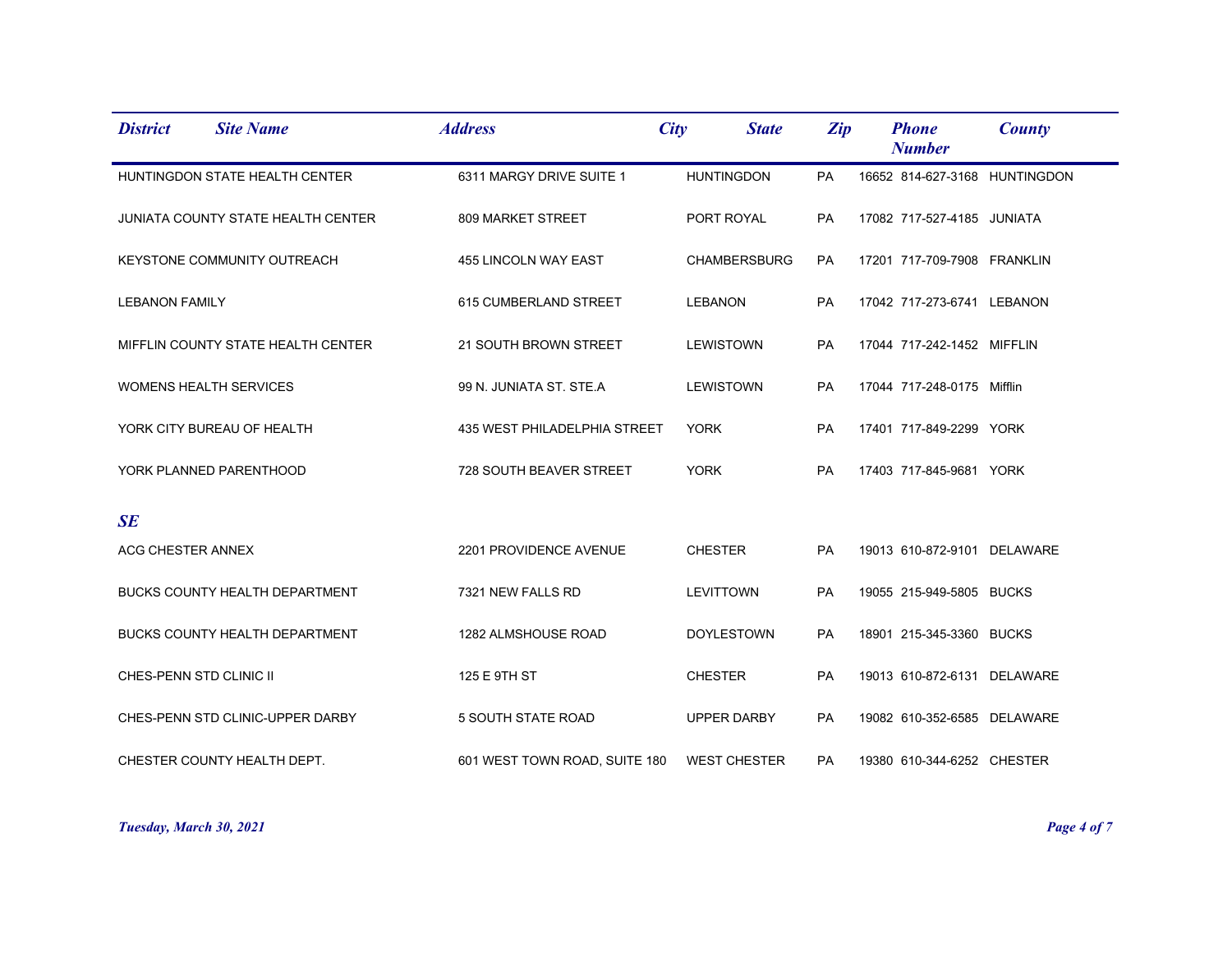| <b>Site Name</b><br><b>District</b>                                 | <b>Address</b>                | City<br><b>State</b> | Zip       | <b>Phone</b><br><b>Number</b> | County |
|---------------------------------------------------------------------|-------------------------------|----------------------|-----------|-------------------------------|--------|
| COATESVILLE PLANNED PARENTHOOD                                      | 1001 E. LINCOLN HWY, STE. 101 | <b>COATESVILLE</b>   | <b>PA</b> | 19320 267-687-6657 CHESTER    |        |
| DELAWARE COUNTY ACG SHARON HILL                                     | 907 CHESTER PIKE              | <b>SHARON HILL</b>   | <b>PA</b> | 19079 610-583-1177 DELAWARE   |        |
| DELAWARE COUNTY AIDS CARE GROUP                                     | 2304 EDGEMONT AVENUE          | <b>CHESTER</b>       | PA        | 19013 610-872-9101 DELAWARE   |        |
| DELAWARE COUNTY STATE HEALTH CENTER                                 | 151 WEST 5TH STREET           | <b>CHESTER</b>       | <b>PA</b> | 19013 610-447-3250 DELAWARE   |        |
| DR. KAZI ISLAM                                                      | 23 E LACROSSE AVENUE          | LANSDOWNE            | PA        | 19050 610-394-2177 DELAWARE   |        |
| <b>FARIAS HEALTH INC.</b>                                           | 525 PENN STREET, 3RD FLOOR    | <b>READING</b>       | <b>PA</b> | 19601 484-509-4249 BERKS      |        |
| MEDIA HEALTH CENTER- PLANNED<br><b>PARENTHOOD</b>                   | 216 WEST STATE ST             | <b>MEDIA</b>         | PA        | 19063 610-565-1068 DELAWARE   |        |
| MFHS POTTSVILLE CENTER                                              | 2510 W. MARKET ST.            | <b>POTTSVILLE</b>    | PA        | 17901 570-628-5250 SCHUYLKILL |        |
| MONTGOMERY COUNTY COMMUNICABLE<br>DISEASE CLINIC@ ABINGTON MEMORIAL | 1200 OLD YORK ROAD            | <b>ABINGTON</b>      | PA        | 19001 215-481-3630 MONTGOMERY |        |
| MONTGOMERY COUNTY HEALTH DEPT-<br><b>NORRISTOWN</b>                 | 1430 DEKALB ST                | <b>NORRISTOWN</b>    | PA        | 19401 610-278-5145 MONTGOMERY |        |
| MONTGOMERY COUNTY HEALTH DEPT-<br><b>POTTSTOWN</b>                  | 364 KING STREET               | <b>POTTSTOWN</b>     | <b>PA</b> | 19464 610-970-5040 MONTGOMERY |        |
| NOVUS ACS DOYLESTOWN                                                | 11 DUANE ROAD, UNIT A         | <b>DOYLESTOWN</b>    | PA        | 18901 610-867-5365 BUCKS      |        |
| <b>NUESTRA CLINICA</b>                                              | 453 SOUTH 9TH STREET          | LANCASTER            | PA        | 17602 717-295-7994 LANCASTER  |        |
| POTTSTOWN CENTER                                                    | 2081 EAST HUGH STREET         | <b>POTTSTOWN</b>     | <b>PA</b> | 19464 610-326-1777 MONTGOMERY |        |
| PP NORTHEAST AND MID-PENN - LANCASTER                               | <b>31 SOUTH LIME STREET</b>   | <b>LANCASTER</b>     | <b>PA</b> | 17602 71-7299-2891 LANCASTER  |        |

*Tuesday, March 30, 2021 Page 5 of 7*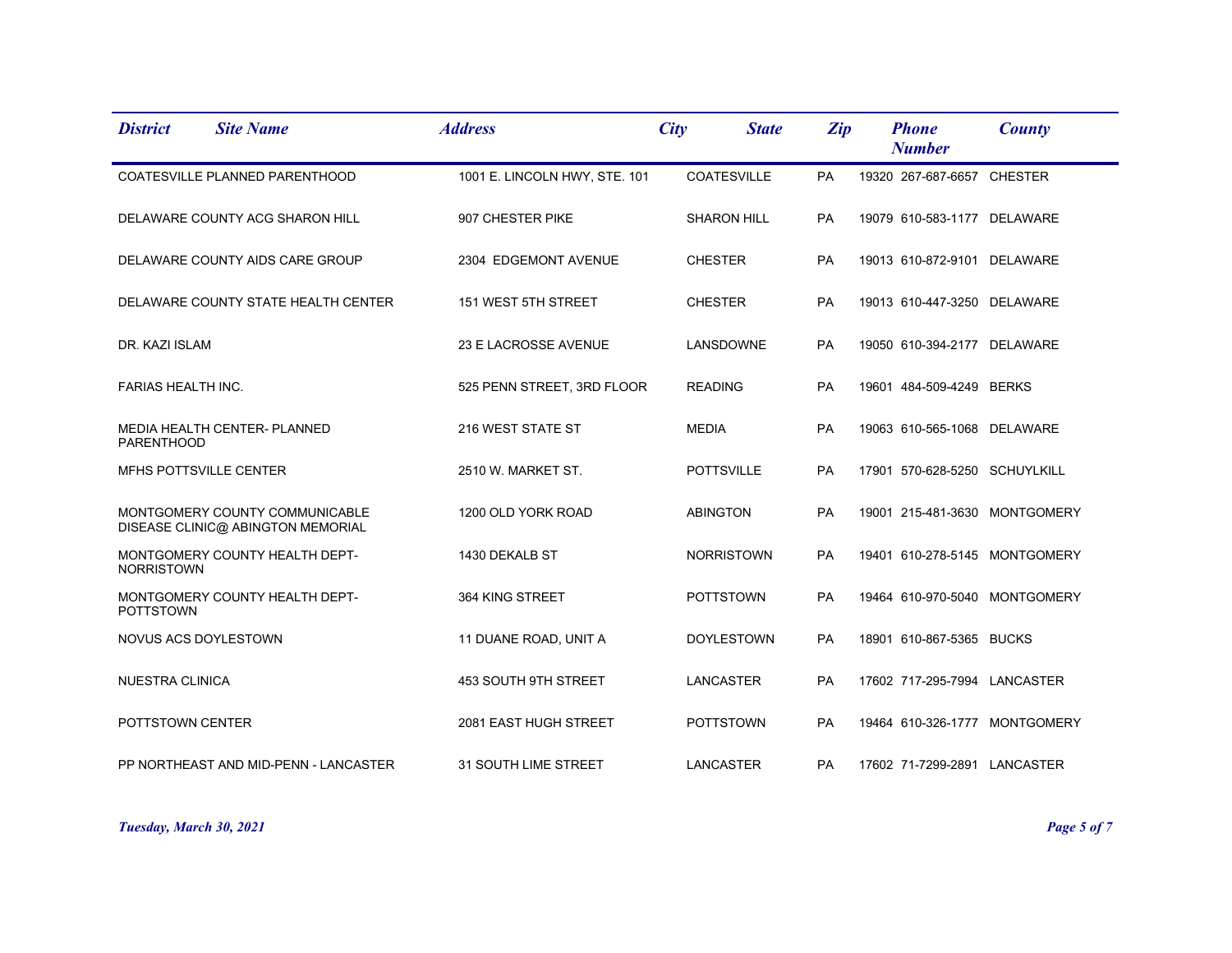| <b>District</b>             | <b>Site Name</b>                         | <b>Address</b>                             | City             | <b>State</b>          | Zip       | <b>Phone</b><br><b>Number</b> | County                          |
|-----------------------------|------------------------------------------|--------------------------------------------|------------------|-----------------------|-----------|-------------------------------|---------------------------------|
|                             | SCHUYLKILL WELLNESS SERVICES             | 512 N CENTRE ST.                           |                  | <b>POTTSVILLE</b>     | PA        | 17901 570-622-3980 SCHUYLKILL |                                 |
|                             | SHARON HILL INTREGATIVE MEDICINE         | 940 CHESTER PIKE                           |                  | <b>SHARON HILL</b>    | PA        | 19079 610-583-3800 DELAWARE   |                                 |
| THE READING HOSPITAL        |                                          | 6TH AVENUE AND SPRUCE STREETS WEST READING |                  |                       | <b>PA</b> | 19611 610-988-5488 BERKS      |                                 |
|                             | UPPER DARBY HEALTH CENTER                | 7200 CHESTNUT STREET                       |                  | <b>UPPER DARBY</b>    | PA        | 19082 610-623-4184 DELAWARE   |                                 |
|                             | <b>WELLNESS SERVICES SCREENING &amp;</b> | 429 WALNUT STREET                          | <b>READING</b>   |                       | PA        | 19603 610-375-6523 BERKS      |                                 |
| SW                          |                                          |                                            |                  |                       |           |                               |                                 |
| ADAGIO HEALTH ALIQUIPPA     |                                          | 1 HOSPITAL DRIVE, SECOND FL                | <b>ALIQUIPPA</b> |                       | <b>PA</b> | 15001 724-375-8110 BEAVER     |                                 |
| <b>ADAGIO HEALTH BUTLER</b> |                                          | 323 SUNSET DRIVE                           | <b>BUTLER</b>    |                       | PA        | 16001 724-282-2730 BUTLER     |                                 |
| ADAGIO HEALTH INDIANA       |                                          | <b>1097 OAK ST</b>                         | <b>INDIANA</b>   |                       | PA        | 15701 724-349-2022 INDIANA    |                                 |
|                             | ADAGIO HEALTH UNIONTOWN                  | 22 MILL ST                                 |                  | <b>UNIONTOWN</b>      | PA        | 15401 724-437-1582 FAYETTE    |                                 |
|                             | ALLEGHENY COUNTY HEALTH DEPT.            |                                            |                  | <b>PITTSBURGH</b>     | PA        | 15213 412-578-8081 ALLEGHENY  |                                 |
|                             | ALLIES FOR HEALTH AND WELLBEING PATF     | 5913 PENN AVENUE                           |                  | <b>PITTSBURGH</b>     | <b>PA</b> | 15206 412-345-7457 ALLEGHENY  |                                 |
|                             | CENTRAL OUTREACH WELLNESS CENTER         | 127 ANDERSON STREET                        |                  | <b>PITTSBURGH</b>     | PA        | 15212 412-322-4151 ALLEGHENY  |                                 |
| <b>BEAVER</b>               | CENTRAL OUTREACH WELLNESS CENTER-        | 2360 HOSPITAL DRIVE                        | <b>ALIQUIPPA</b> |                       | PA        | 15010 724-707-1155 BEAVER     |                                 |
|                             | COMMUNITY HEALTH CLINIC, INC.            | 943 FOURTH AVE                             |                  | <b>NEW KENSINGTON</b> | PA        |                               | 15068 724-335-3334 WESTMORELAND |

*Tuesday, March 30, 2021 Page 6 of 7*